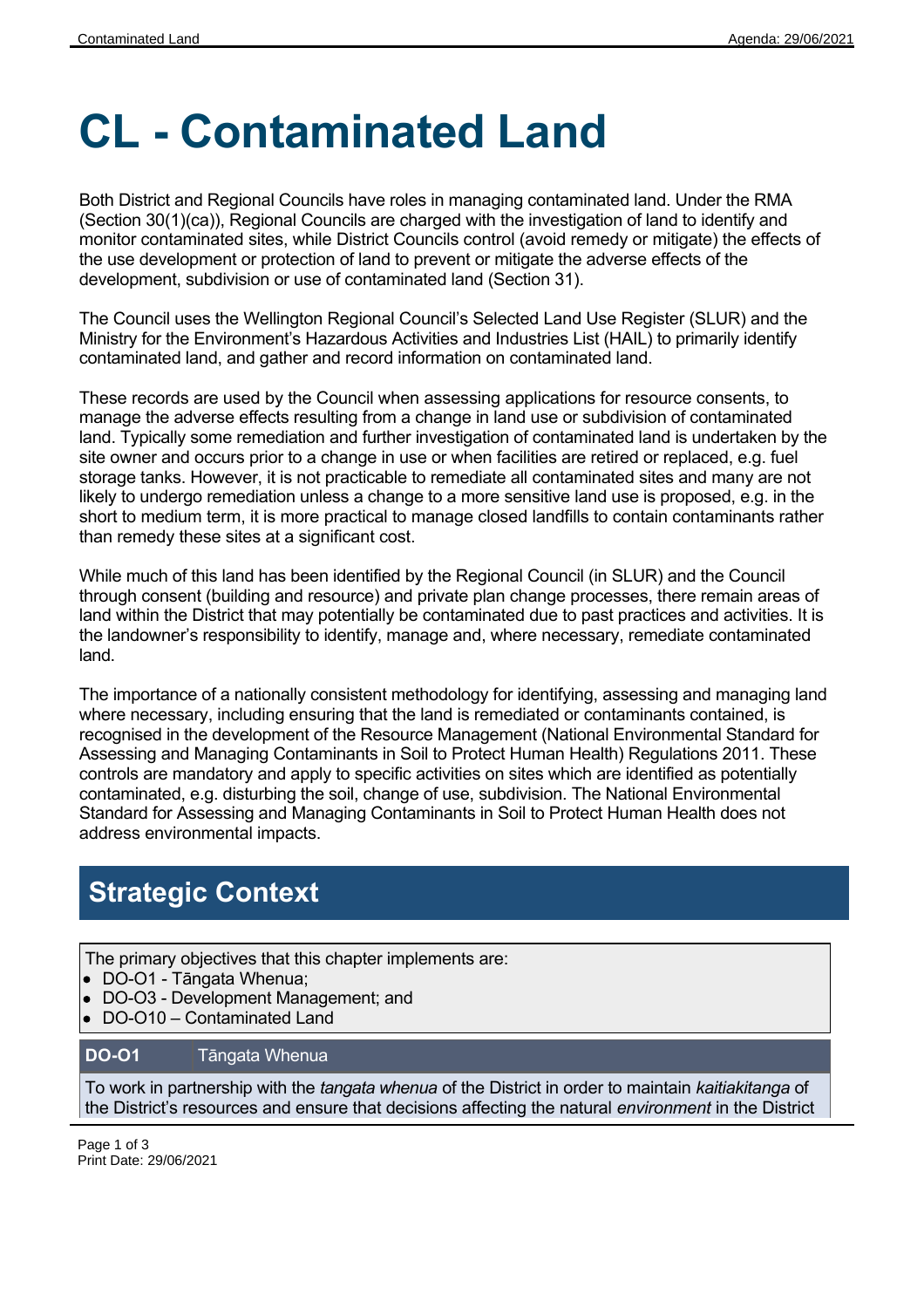#### are made in accordance with the principles of Te Tiriti o Waitangi (Treaty of Waitangi).

#### **DO-O3** Development Management

To maintain a consolidated urban form within existing urban areas and a limited number of identified growth areas which can be efficiently serviced and integrated with existing townships, delivering:

- 1. urban areas which maximise the efficient end use of energy and integration with infrastructure;
- 2. a variety of living and working areas in a manner which reinforces the function and vitality of centres;
- 3. resilient communities where development does not result in an increase in risk to life or severity of damage to property from natural hazard events;
- 4. higher residential densities in locations that are close to centres and public open spaces, with good access to public transport;
- 5. management of development in areas of special character or amenity so as to maintain, and where practicable, enhance those special values;
- 6. sustainable natural processes including freshwater systems, areas characterised by the productive potential of the land, ecological integrity, identified landscapes and features, and other places of significant natural amenity;
- 7. an adequate supply of housing and areas for business/employment to meet the needs of the District's anticipated population which is provided at a rate and in a manner that can be sustained within the finite carrying capacity of the District; and
- 8. management of the location and effects of potentially incompatible land uses including any interface between such uses.

#### **DO-O10** Contaminated Land

To prevent or mitigate any adverse environmental *effect*s, including risks to human health and the *environment*, arising from past, present or future activities involving *contaminated land*.

The rules in this chapter apply to all land and activities in all *zones* unless otherwise specified. Provisions in other chapters of the Plan may also be relevant.

## **Policies**

**CL-P1** Identify Contaminated and Potentially Contaminated Land

*Contaminated* and *potentially contaminated land* will be identified, including through the *resource consent* or plan change processes, to enable the *land* to be managed or remediated to eliminate any unacceptable risk to the *environment*.

**CL-P2** Criteria for Identification

*Contaminated* and *potentially contaminated land* will be identified where *land* was used, is presently used, or is likely to have been used for an activity appearing on the Hazardous Activities and Industries List; including having regard to whether the *land* is identified as contaminated in the information held by the Kapiti Coast District Council or in the Wellington Regional Council's SLUR database.

**CL-P3** Subject site Investigations

*Subject site* investigations of *contaminated land* should be carried out in accordance with national best practice, including the Ministry for the Environment's Contaminated Land Management